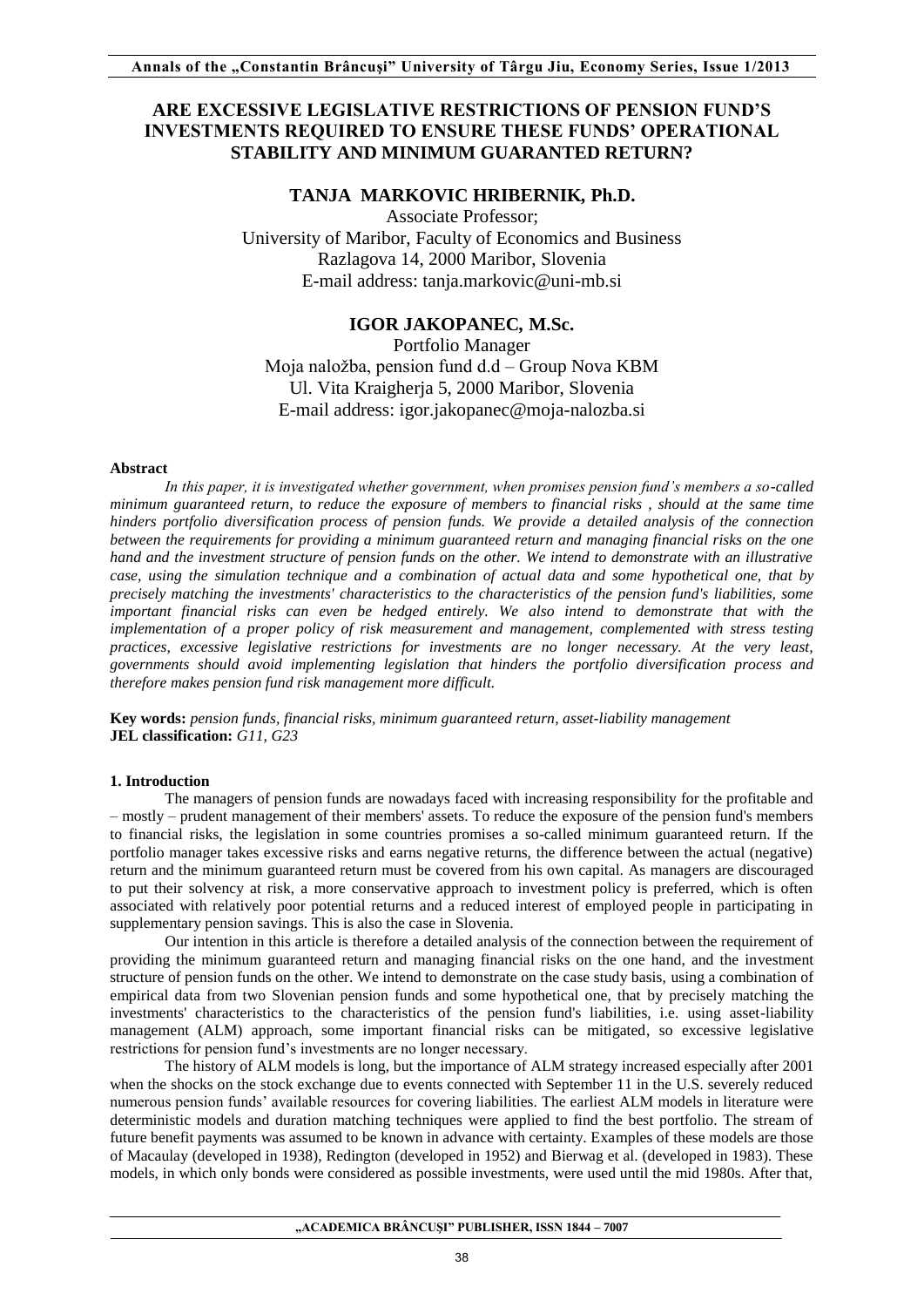bond models were used in which the future stream of benefit payments were stochastic. However, alternative portfolios were again found by duration matching techniques. Examples of these models are those by Fabozzi and Fabozzi (1989), Cox et al. (1985), Jacob et al. (1987) and Norris and Epstein (1989). Duration matching techniques have some major drawbacks. One of them is if interest rates change unexpectedly. Then reinvestment risk has to be considered. In addition, these types of models are extremely sensitive to the specific term structure model used.

In the late 1980s the first integrated analyses for ALM problems were made, using simulation models (see for example Van der Meer (1989), Van der Meer et.al. (1990) and Boender et al. (1998)). The added value of these models is the ability to use a lot of scenarios. A major drawback of simulation techniques is, that many choices with respect to policies have to be kept fixed. To overcome the drawbacks of simulation, stochastic linear programming models (SLP) were used for tackle ALM problems. Instead of exogenous variables, as in simulation, decisions become endogenous. While simulation is based on evaluation, SLP is based on optimization (i.e. searches for the best solution). For applications of stochastic programming in ALM for pension funds see for example Consigli and Dempster (1998), Dert (1995), Kouwenberg (2001), Hilli et al. (2003) and Dupacova and Polivka (2009). Even this technique is not without constraint. The major one is its relatively long solution time, which is also the reason why simulation technique is usually used in practice. Simulation technique will be used also in this paper and stress tests in order to evaluate the negative impact of unlikely events on a portfolio.

The paper is organized as follows. In section 2 the theoretical background is given, in section 3 the data are explained and empirical analysis, i.e. simulation is done. Methodological framework is included in section 3 as readers can better follow the steps of simulation. Discussion on results and recommendations are given in section 4. Finally, some concluding remarks are given in section 5.

# **2. Theoretical background**

# **2.1 Investment and other risks pension funds are exposed to**

Pension funds are generally exposed to the following financial risks: the sponsor's insolvency, insufficient funding of the plan because of improper technical and/or investment decisions, misappropriations by managers, or the risk of default by other financial entities involved in the provision of benefits (Laboul, 1998, 3). Here more attention is directed primarily toward investment risks. Regarding the investment risks, following key types should be taken into consideration: market risk or interest-rate risk, reinvestment risk, credit risk or default risk, marketability risk or liquidity risk and exchange rate risk (Fabozzi, 2000, 5).

Market risk or interest-rate risk is the risk of the debt security's price changing as a result of a change in the general level of interest rates or a change in the interest rates of specific securities. For an investor who potentially has to sell a security before its maturity date, an increase in interest rates will mean the realization of a capital loss. This kind of risk is sometimes also called the price risk (Reilly and Norton, 1999, 709). It is possible for an investor to manage interest rate risk with the proper accounting treatment of an investment. With respect to the financial reporting of assets, there are three possible methods: (1) market value, (2) amortized cost or historical cost, and (3) the lower of cost or market value (LCM). In the market value method, an investment is valued at its market value. In the amortized cost method, the value reflects an adjustment of the acquisition cost for debt securities purchased at a discount or premium from their maturity value (Fabozzi, 2000, 452). This method is sometimes referred to as "book value accounting." It is important to note that the real cash flow is the same regardless of the accounting treatment, but there can be substantial differences in financial statements using these three methods.

Reinvestment risk is the risk that the interest rate, at which interim cash flows can be reinvested (reinvestment rate), will fall. It is assumed that the cash flows received from a debt security are reinvested. The additional income from such a reinvestment, sometimes called interest-on-interest, depends on the prevailing interest-rate levels at the time of reinvestment, as well as on the reinvestment strategy. Reinvestment risk is greater for longer holding periods, as well as for debt securities with large, early, cash flows, such as highcoupon bonds. It should be noted that interest-rate risks and reinvestment risks have offsetting effects. That is, the interest-rate risk is the risk that interest rates will rise, thereby reducing security's price. In contrast, the reinvestment risk is the risk that interest rates will fall, thereby reducing additional revenue from interest-oninterest (Fabozzi, 2000, 6). With the precise matching of the duration of assets and liabilities, both risks can be offset.

Marketability risk, or liquidity risk, is defined as the uncertainty introduced by the secondary market for an investment. The investor expects to be able to convert the security into cash. The more difficult it is to make this conversion, the greater the liquidity risk (Reilly and Norton, 1999, 20). Some authors (Holmes, 2002, 84) relate liquidity risk more generally to the ability (or inability) to buy or sell securities at short notice at a fair or good price. The primary measure for the marketability or liquidity is the size of the spread between the bid price and the ask price as quoted by a dealer. The greater the dealer spread, the greater the liquidity risk (Fabozzi, 2000, 8). Some authors (Kendall, 1998, 83) similarly associate liquidity with price transparency, as the characteristic which enables a price to be easily identifiable and verified at any time.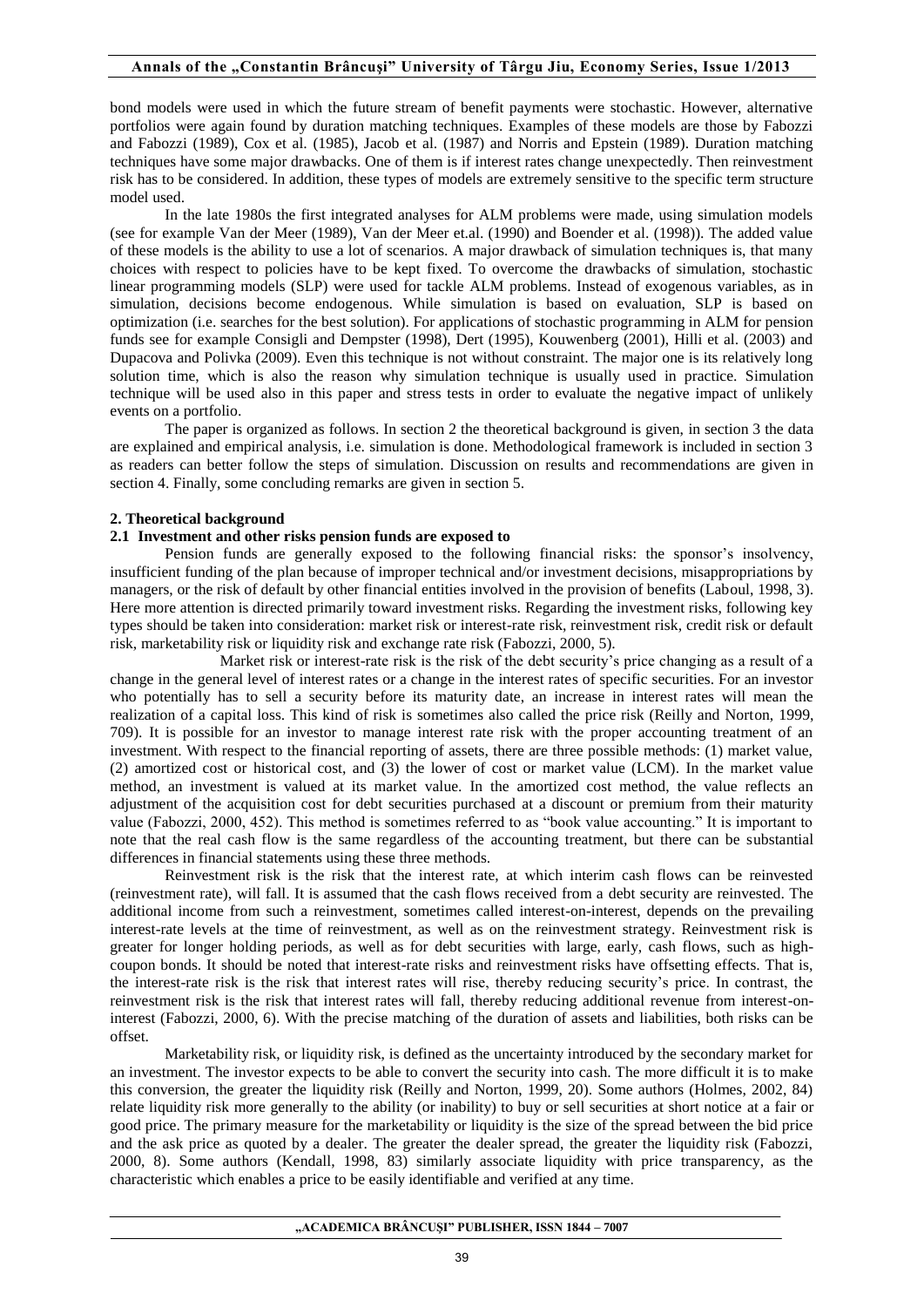Credit risk or default risk refers to the risk that the issuer of a security may default, and the exchange rate risk is associated with the value of foreign currency holdings caused by fluctuations in the currency markets.

Managing all types of risks as part of pension saving schemes demands prudent action by pension fund managers in order for them to meet their obligations. As governments are also interested in including as many employees in supplementary pension schemes as possible—the condition for this is also adequate protection of the insured individual—efforts to unify the pension fund market and investment legislation as well as introduce adequate risk measurement and management methods have been stepped up at the international level (i.e., the European Commission and the OECD) in the past decade. In this regard, the asset-liability management (ALM) of pension funds has also become increasingly important.

# **2.2 Asset-Liability-Management and alternative approaches in portfolio management**

Both the asset and liability side of the pension fund balance sheet can contribute to the risk. On the asset side, risks can involve both asset-liability mismatching (where assets are not adequately structured to meet benefits when they become due) and return related risks (where insufficient income is generated to cover liabilities) (OECD, 2007, 3). An institutional investor is concerned with both the amount and timing of liabilities, because its assets must produce cash flow to meet any payments it has promised to make in a timely way.

Portfolio management, when considering assets and liabilities, offers the following alternative approaches to asset allocation: immunization, cash-flow matching, shortfall risk management and asset-liability management (Davis, 2001b, 5).

With immunization, the investor tries to stabilize the value of the investment at the end of the holding period, i.e. to hold an entirely riskless position. This is typically done, in light of interest rate risk, by appropriately adjusting the duration of the assets held to that of the liabilities. It necessitates a constant rebalancing of the portfolio, as well as the existence of assets that have a similar duration as liabilities. Portfolio immunization attempts to balance two components of interest rate risk, i.e. price risk and reinvestment risk. The price risk and the reinvestments caused by a change in interest rates have opposite effects on the ending-wealth position (Reilly and Norton, 1999, 709). An increase in interest rates will cause an ending price below expectations (if the bond is sold before maturity), but the reinvestment rate for interim cash flows will be above expectations. A decline in market interest rates will cause the reverse situation. In an immunized portfolio, whether market rates rise or fall, the value of the portfolio at the end of the time horizon should be close to its target value.

Using cash-flow matching strategy, pension fund managers attempt to immunize their balance sheets by matching the projected payments of pension benefits with cash-flow generated by investments (Laboul, 2006, 8). One way institutions can meet their liabilities is to construct a portfolio of assets – usually bonds – that generate cash flows matching the liability cash flows. Most institutions have rejected this approach because it generally eliminates the opportunity to generate excess returns. Instead, they have established a return target for their assets and then invest in a mix of stocks, bonds and other asset classes with the goal of meeting or beating that return target. With this approach, also known as the asset-driven approach, success is measured by how well the portfolio's investments perform versus market benchmarks (Pacific Investment Management Company, 2007, 1).

Shortfall risk management (or portfolio insurance) approaches put a particular stress on avoiding downward moves in the context of minimum solvency levels for pension funds. Shortfall risk sees the investor as maximizing the return of the portfolio subject to a ceiling on the probability of incurring a loss (e.g. by shifting from equities to bonds as the minimum desired value is approached). Through such means, the value of a portfolio may be prevented from falling below a given value, such as that defined by the value of a guaranteed return, defined benefits, or the minimum funding level of a pension fund (Davis, 2001b, 5).

Asset-Liability-Management (ALM) is an investment technique wherein the long term balance between assets and liabilities is maintained by the choice of a portfolio of assets with similar return, risk and duration characteristics to liabilities. The characteristics of an individual asset may differ from the liabilities, but at the portfolio level they should be matched (Davis, 2002, 6). It can be defined as the ongoing process of formulating, implementing, monitoring, and revising strategies related to assets and liabilities in an attempt to achieve financial objectives for a given set of risk tolerances and constraint (Hess, 2000, 6).

Liability-driven investing shifts the focus of asset allocation back to the real purpose of the assets, which is to meet liabilities. Thus, the defining element of a liability-driven investment approach is that portfolio performance is benchmarked against the institution's liabilities, rather than a benchmark with no direct relation to the liabilities. This is also how the strategy got its name. It is a flexible strategy, so portfolios can take many different forms depending on the institution's desire for excess returns and tolerance for risk (Pacific Investment Management Company, 2007, 1–2). In order to select the right investments we first have to know the characteristics of the liabilities.

No two institution's liabilities are the same, but virtually all liabilities have one characteristic in common: falling interest rates cause liabilities to increase, while rising rates cause liabilities to decline (the market value is the present value of future liabilities, discounted at proper interest rate; when interest rates rise,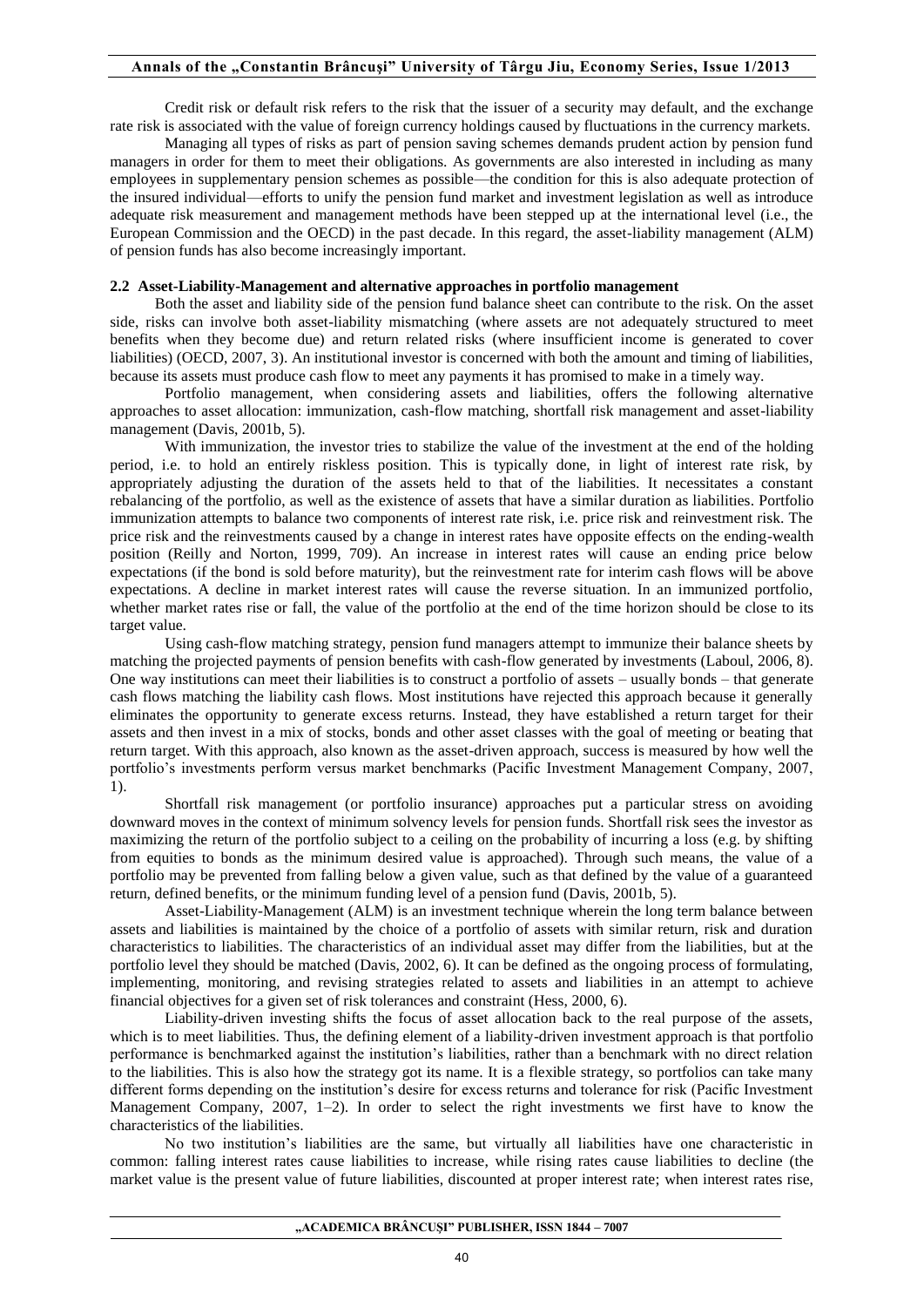the present (or the market) value falls).. Therefore, falling interest rates may be the single largest risk that institutions face in relation to their liabilities (Pacific Investment Management Company, 2007, 2). To hedge this risk, many institutions implementing a liability-driven approach turn to bonds. Bonds typically appreciate in value when interest rates decline, and therefore tend to be among the most common ingredients in a liabilitydriven portfolio. A second common characteristic is that most liabilities are long-term. The longer-term the liabilities are, the more sensitive they are to changes in interest rates. For example, a drop in interest rates will cause liabilities owed 30 years in the future to increase more than liabilities owed 10 years in the future. Similarly, longer-term bonds are also more sensitive to changes in interest rates. Therefore, another common element in liability-driven investing is that bonds held in the portfolio tend to be long-term bonds. Aside from the common use of long-term bonds, liability-driven portfolios can vary significantly from institution to institution. Some institutions, for example, can have liabilities that are sensitive to inflation and may employ inflation-linked bonds to hedge inflation risk. Other institutions may have a higher tolerance for volatility in the portfolio relative to liabilities, and may therefore employ alternative asset classes.

Pension fund investment and risk management practices, as previously mentioned, have often focused more on asset returns instead of the actual liability structure of the pension balance sheet. In part, this is because assets are more easily adjusted in the short term to meet changing circumstances than pension liabilities. In practice, many pension funds have pursued investment strategies measured relative to broad market indices (OECD, 2005, 36,71).

Several factors drive institutions towards liability-driven investing. The most significant of these factors is probably the fact that asset-driven strategies leave many pension plans and other institutions with deficits relative to their liabilities. As data shows, the pension funds' projected benefit obligation (PBO) funding declined globally in 2001 and 2002 due to a combination of falling interest rates and modest or negative equity returns. The euro zone PBO funding ratio went from more than 120% at the beginning of 2001 to less than 80%<sup>1</sup> in just two years (a PBO ratio of 80% means that a pension fund has 0.80 EUR of assets available to cover 1 EUR of projected pension liabilities). The U.S. and U.K. experienced a similar shift from surplus to deficit during the same period. The PBO ratio of Japanese pension funds was already below 60% in 2003 (Pacific Investment Management Company, 2007, 2-3).

Pension funding ratios have improved in subsequent years as the result of the combination of rising interest rates and higher equity market returns but even more as the result of sound management of pension funds assets as well as taking more into account the characteristics of pension fund liabilities. Those pension funds that did not adapt their investment strategy were hit again by the appearance of the global financial crisis in 2008.

As noted by Davis (2001a, 7) minimum funding levels and limits on overfunding provide tolerance limits to the variation of assets around the value of liabilities. If the assets are selected in such a way that their risk, return and duration characteristics match those of liabilities, there is a "liability immunizing portfolio". This protects the portfolio against risks of variation in interest rates, real earnings growth and inflation in pension liabilities.

In the following section our intention is therefore to demonstrate, using the simulation technique and actual data from two Slovenian pension funds and some hypothetical one, that by precisely matching the investments' characteristics to the characteristics of the pension fund's liabilities and with the implementation of a proper policy of risk measurement and management, excessive legislative restrictions for investments are no longer necessary.

# **3 The data and results of the analysis**

 $\overline{a}$ 

A practical example of a pension fund investment policy taking into account the requirement to achieve the minimum guaranteed return and managing risk using the asset-liability management strategy is shown here. Because pension fund managers in Slovenia usually do not disclose their data to the public, a combination of accessible data from two Slovenian pension funds is used; other data are hypothetical or invented. The number and structure of insured individuals is taken from the Capital Mutual Pension Fund (Kapitalski vzajemni pokojninski sklad), managed by *Kapitalska druzba* (2008 data), and the data on the investment and liabilities structure is taken from the insurance fund of the pension investment company *Moja nalozba* (2008 data).

The effect of the risk of abnormal events on the portfolio will be verified using stress tests (i.e., sensitivity and scenario tests). The majority of investment risks that the manager is exposed to while managing the portfolio will be defined; in addition, suitable methods of measuring these risks will be identified and suggestions for their management will be presented.

The process of asset-liability management will be based on a synthetic defined contribution (DC) pension fund with 100 million EUR of assets and 30,000 pension plan members. Assets and liabilities will be matched through risk, return and duration characteristics. As previously indicated, asset-liability management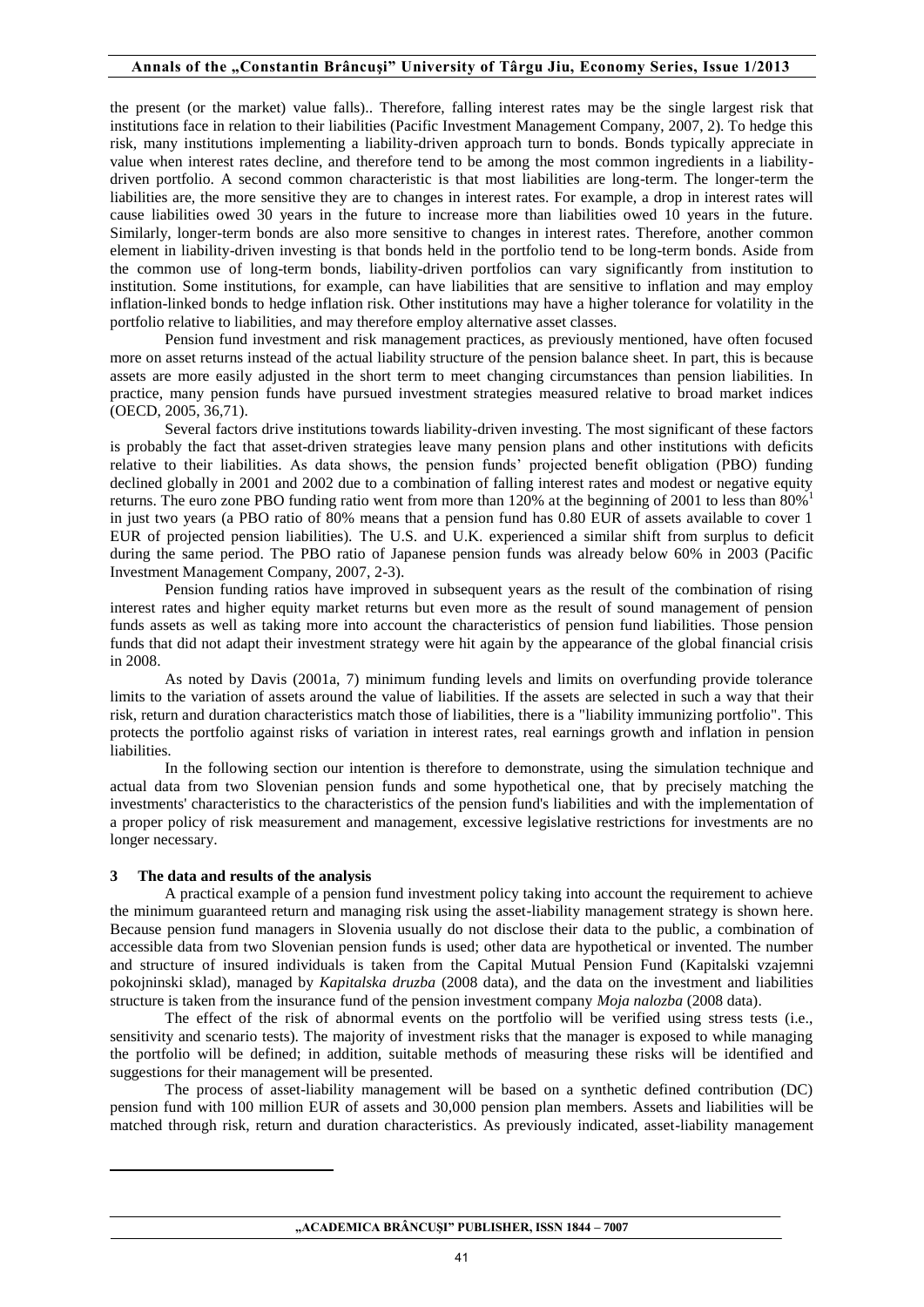helps the manager hedge, or at least limit, the negative impact of financial risks that they are exposed to when managing a pension fund.

In the first step, we estimated the average duration of a pension fund's liabilities while considering the pension plan members' structure. A more accurate calculation of duration can be prepared by actuaries, based on different mathematical assumptions: members' age and gender structure, mortality tables, projected returns, selected discount rates, pension benefits promised, the probability of exiting pension insurance or switching to another pension plan, etc.

To simplify the calculation of the average duration, the following assumptions can be stated:

- the number of pension plan members structured by age and gender is sufficient to calculate the duration of liabilities (other parameters can be disregarded),
- the distribution of pension plan members within an individual age group is even,
- retired pension plan members will receive pension benefits in a lump-sum (instead of a monthly annuity).

Average age of pension plan members can be calculated using the following equation:

$$
\overline{AGE} = \frac{1}{A} * \sum_{i=1}^{7} (age_i * a_i), \tag{1}
$$

where: *AGE - average age of pension plan members (in years), A - sum of pension fund's assets (in EUR), age<sup>i</sup> - average age at group i (in years), a<sup>i</sup> - assets at group i (in EUR).*

#### **Table 1: Age and gender distribution of pension plan members**

|                         |                                           | Female members |                    | Male members |                         |
|-------------------------|-------------------------------------------|----------------|--------------------|--------------|-------------------------|
| Age group<br>(in years) | Average<br>(in years)                     | Number         | Assets<br>(in EUR) | Number       | Assets<br>$(in$ EUR $)$ |
| From $11$ to $20$       | 15                                        |                | 778.54             | 24           | 11,973.75               |
| From 21 to $30$         | 25                                        | 915            | 1,536,030.42       | 1,973        | 3,656,188.81            |
| From $31$ to $40$       | 35                                        | 3,392          | 10,276,903.36      | 5,955        | 21,506,814.48           |
| From 41 to $50$         | 45                                        | 4,042          | 11,979,749.27      | 7,355        | 27,432,604.87           |
| From $51$ to $60$       | 55                                        | 1,918          | 6,361,231.16       | 4,145        | 15,955,766.35           |
| From $61$ to $70$       | 65                                        | 28             | 92,572.18          | 251          | 1,167,168.93            |
| From $71$ to $80$       | 75                                        | $\theta$       | 0.00               |              | 22,217.88               |
|                         | Sum<br>$\sim$ $\sim$ $\sim$ $\sim$ $\sim$ | 10.296         | 30, 247, 264. 93   | 19,704       | 69,752,735.07           |

Data source: Kapitalska druzba (2008)

Using the information about the pension plan members' age, gender and the sum of assets saved, we were able to calculate that the average plan member will retire and exit the pension plan after 21.13 years.

| Table 2: Calculation of average liabilities duration |  |  |  |  |  |
|------------------------------------------------------|--|--|--|--|--|
|------------------------------------------------------|--|--|--|--|--|

|                                                                                                                     | Females       | Males         | Average       |
|---------------------------------------------------------------------------------------------------------------------|---------------|---------------|---------------|
| Average age                                                                                                         | $42.75$ years | $43.49$ years |               |
| Retirement age                                                                                                      | $63.00$ years | $65.00$ years |               |
| Duration of liabilities                                                                                             | $20.25$ years | $21.51$ years | $21.13$ years |
| and the contract of the contract of the contract of the contract of the contract of the contract of the contract of |               |               |               |

Source: author's own calculation

If we are to match the duration of assets to duration of pension liabilities, we have to select investments with similar interest rate sensitivity as that of liabilities. Most of the funds were invested in long-term government and corporate bonds. It is also possible to invest a part of assets in shares and mutual funds, as they are considered to have no maturity. By precisely matching the duration of assets to the duration of liabilities, the interest-rate risk and reinvestment risk get perfectly hedged. The manager of the fund can also afford a smaller deviation from a perfect match with the intent of earning higher returns. The pension fund would then be more vulnerable to financial risks.

The second step has been to match assets and liabilities from the required return point of view. The pension fund's liabilities can be divided into three components:

- net premiums received (sum of gross premiums received, net of the front-end fee),
- guaranteed return earned (minimum guaranteed return added to net premiums received, as promised by the manager in the pension fund's plan),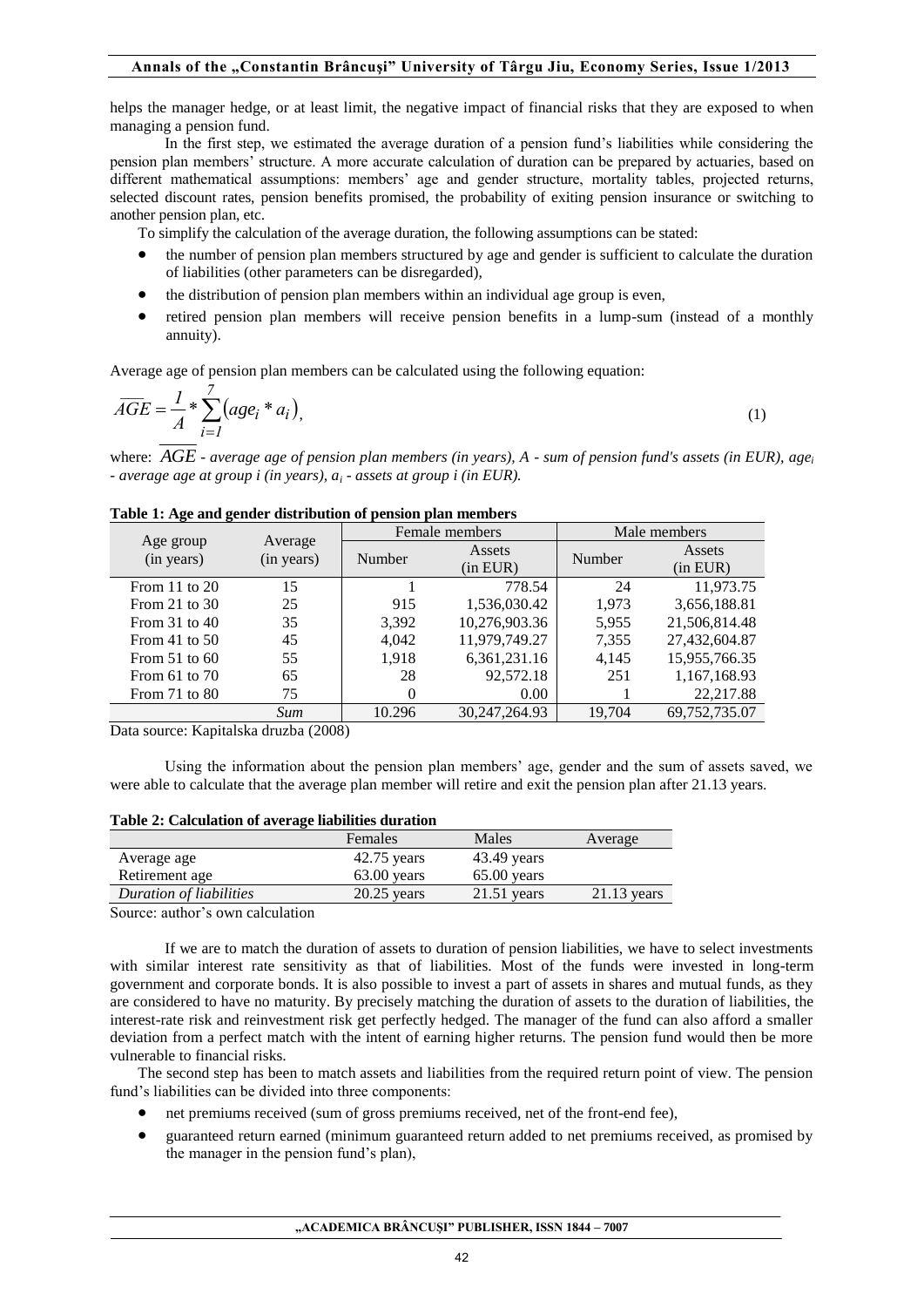a return above the guarantee or provisions (the positive difference between actual returns earned and guaranteed returns promised).

We supposed for our pension fund that the minimum guaranteed return promised by the pension plan is 60% of the average annual return on Slovenian government securities with a term to maturity above one year. For the year 2008, this was 2.37%. The management fee is 1.20% p.a., deducted from the pension fund's return. The minimum guaranteed return is added only to net premiums received, increased by the guaranteed return already earned. The manager of the pension fund does not promise a guaranteed return on provisions (return in excess of the guarantee). Should a pension fund's assets fall below the guaranteed value (sum of net premiums received and the guaranteed return already earned), the manager is not allowed to charge his management fee. Until the provisions are formed again, the manager's goal should be to earn a return, above the guaranteed return, for at least the amount of the management fee.

| Liability                         | Min.guaranteed | Management | Required rate of return |
|-----------------------------------|----------------|------------|-------------------------|
|                                   | return         | fee        |                         |
| <b>Provisions</b>                 |                |            |                         |
| Guaranteed return                 | 2.37%          | .20%       | 3.57%                   |
| Net premiums received             | 2.37%          | .20%       | 3.57%                   |
| $\sim$<br>$\cdot$ $\cdot$ $\cdot$ |                |            |                         |

|  |  | Table 3: The pension fund's liabilities structure and the required rate of return |  |  |
|--|--|-----------------------------------------------------------------------------------|--|--|
|--|--|-----------------------------------------------------------------------------------|--|--|

Source: author's own calculation

Before we select the investments that are to be matched to our pension liabilities, we have to structure the fund's liabilities from a risk point of view. Let us keep our liabilities structured to net premium received, a guaranteed return and provisions formed. Asset-liability management can also be called a surplus management (see Fabozzi, 2000, 450). It is actually a tradeoff between managing shortfall risk and taking an acceptable risk to earn a sufficient return on the assets invested.

#### **Table 4: Pension fund's liabilities structure and risk**

| Liability             | Share    | Risk allowed |
|-----------------------|----------|--------------|
| <b>Provisions</b>     | 7.50%    | High         |
| Guaranteed return     | $6.50\%$ | Moderate     |
| Net premiums received | 86.00%   | Low          |
|                       |          |              |

Source: author's own calculation

For every gross premium received, only front-end fees can be charged by the manager. The net premium will then fall into the net premiums received category. As this category may never drop below the sum of all premiums paid to the fund, the manager can only afford a minimum risk. At the end of every month, the guaranteed return is calculated on net premiums received, as a percentage, as promised in the pension plan. If the actual return falls below the guaranteed return, provisions may be used by the manager of the fund to cover the difference. It is possible that the actual return falls below 0 within a certain period. For the amount of the guaranteed return earned, the manager is allowed to take moderate risks. Because there is no guaranteed return promised on a pension fund's provisions, the manager can be allowed to expose this share of the pension fund's liabilities to maximum risk. But he must keep in mind not to let the fund's provisions fall below 0. This would be the case if the actual return would fall below the guaranteed return, and the provisions would not be sufficient to cover the deficit. The manager would then have to form additional provisions from his own capital.

To estimate how unfavourable events affect a pension fund's capitalization, stress tests can be performed. In our case, we used two fundamental techniques. To study the impact of exchange rate risk and stock exchange decline on a pension fund's portfolio return, sensitivity tests were used. Since the impact of interest-rate risk is more difficult to comprehend, a scenario test was used with the minimum guaranteed return as the key financial driver. In the following tables, we have summarized the characteristics of the pension fund's liabilities, as defined in the beginning of this chapter. The characteristics of a pension fund's assets are hypothetical and not precisely matched to liabilities. Stress tests help us understand how a mismatch between assets and liabilities can affect the return. To simplify the case we assumed that there are no new premiums paid to the pension fund during the observation period. In our asset-liability management case, currency risk, price risk and interest-rate risk were put into focus.

|  | Table 5.1: Currency structure of assets and liabilities – assets side |  |
|--|-----------------------------------------------------------------------|--|
|--|-----------------------------------------------------------------------|--|

| Assets                      | Value         | Share  |
|-----------------------------|---------------|--------|
| Other currencies (USD, GBP) | 7.500.000.00  | 7.50%  |
| Local currency (EUR)        | 92,500,000,00 | 92.50% |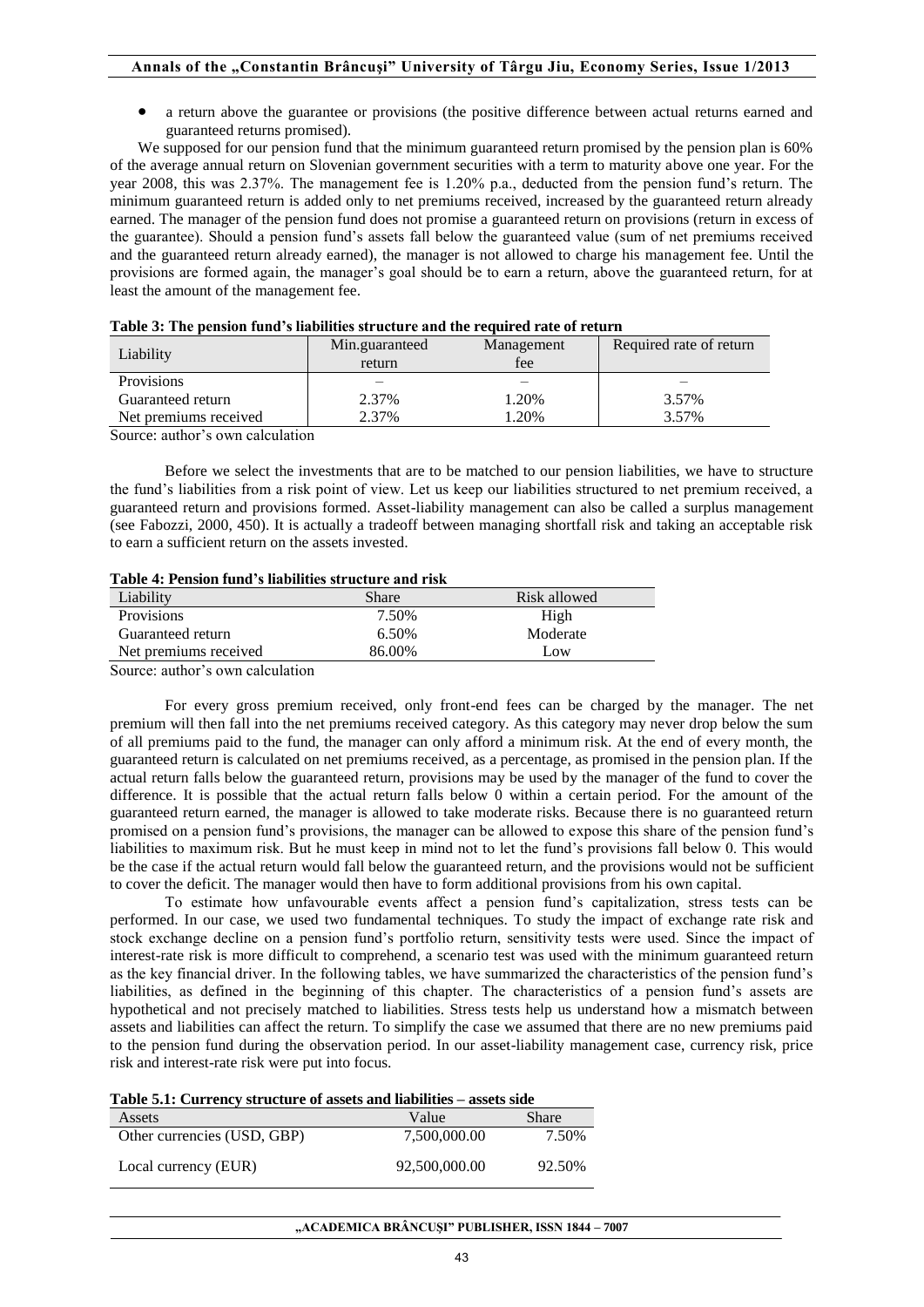| Total                            | 100,000,000.00 | 100.00% |
|----------------------------------|----------------|---------|
| Source: author's own calculation |                |         |

| Table 5.2: Currency structure of assets and liabilities – liabilities side |                |         |  |
|----------------------------------------------------------------------------|----------------|---------|--|
| Liabilities                                                                | Value          | Share   |  |
| Technical provisions                                                       | 7,500,000.00   | 7.50%   |  |
| Guaranteed return                                                          | 6,500,000.00   | 6.50%   |  |
| Net premiums received                                                      | 86,000,000.00  | 86.00%  |  |
| Total                                                                      | 100,000,000.00 | 100.00% |  |

Source: author's own calculation

| Table 6.1: Risk, return and duration structure of assets and liabilities – assets side |  |
|----------------------------------------------------------------------------------------|--|
|----------------------------------------------------------------------------------------|--|

| Assets                | Duration | Return | <b>Share</b> | <b>Risk</b> |
|-----------------------|----------|--------|--------------|-------------|
| <b>Shares</b>         |          |        | 7.50%        | High        |
| Mutual funds          |          |        | 6.50%        | Moderate    |
| Liquidity reserve     | 0.01     | 3.90%  | 6.00%        |             |
| Other debt securities | 3.50     | 7.40%  | 10.00%       | Low         |
| Bonds – corporate     | 5.50     | 5.30%  | 20.00%       |             |
| $Bonds - government$  | 6.00     | 4.50%  | 50.00%       |             |
| Average               | 5.18     | 4.98%  | 100.00%      |             |
|                       |          |        |              |             |

Source: author's own calculation

| Table 6.2: Risk, return and duration structure of assets and liabilities – liabilities side |        |          |              |             |
|---------------------------------------------------------------------------------------------|--------|----------|--------------|-------------|
| Liabilities                                                                                 | Return | Duration | <b>Share</b> | <b>Risk</b> |
| Technical provisions                                                                        |        |          | 7.50%        | High        |
| Guaranteed return                                                                           | 2.37%  |          | 6.50%        | Moderate    |
| Net premiums received                                                                       | 2.37%  |          | 86.00%       | Low         |
| Average                                                                                     | 2.37%  | 21.13    | 100.00%      |             |
| .                                                                                           |        |          |              |             |

Source: author's own calculation

# **Table 7: Debt securities structure with duration and return ratios**

| Investment            | Average  | Average yield | Average  | Modified |
|-----------------------|----------|---------------|----------|----------|
|                       | maturity |               | duration | duration |
| Liquidity reserve     | 0.01     | 3.90%         | 0.01     | 0.01     |
| Other debt securities | 3.50     | 7.40%         | 3.15     | 2.93     |
| Bonds – corporate     | 5.50     | 5.30%         | 4.83     | 4.59     |
| $Bonds - government$  | 6.00     | 4.50%         | 5.37     | 5.14     |
| Average               | 5.18     | 4.98%         | 4.61     | 4.40     |

Source: author's own calculation

## *Stress Test I.:* a -10% decline of a basket of foreign currencies against the EUR

Euro-denominated investments represent 92.5% of a pension fund's assets. The other 7.5% is invested into securities, denominated in currencies, like USD, GBP or JPY. Our debt securities, which represent the entire euro portfolio, have an average annual return of 4.98%.

|  |  | Table 8: The impact of a decline of foreign currencies on the portfolio (in euros) |  |
|--|--|------------------------------------------------------------------------------------|--|
|  |  |                                                                                    |  |

|                             | Value          | Return     | Value          |
|-----------------------------|----------------|------------|----------------|
| Assets                      |                | (in %)     | $(t+1)$        |
| Other currencies (USD, GBP) | 7,500,000.00   | $-10.00\%$ | 6,750,000.00   |
| Local currency (EUR)        | 92,500,000.00  | 4.98%      | 97.107.790.70  |
| Total                       | 100,000,000.00 | 3.86%      | 103,857,790.70 |

Source: author's own calculation

As shown in Table 8, a -10% decline of equity investments, denominated in other currencies, would lead to a -750,000.00 EUR loss. On the other hand, debt securities, denominated in euros, would yield 4,607,790.70 EUR of positive return. Together, the pension fund's assets would rise by 3,857,790.70 EUR or 3.86%. As calculated in Table 3, the required return on a pension fund's liabilities is 3.57%. With the return actually earned, the pension fund's manager is able to cover the minimum guaranteed return and charge a 1.20% management fee. An additional return of 0.29% (3.86% - 3.57%) would increase the fund's technical provisions.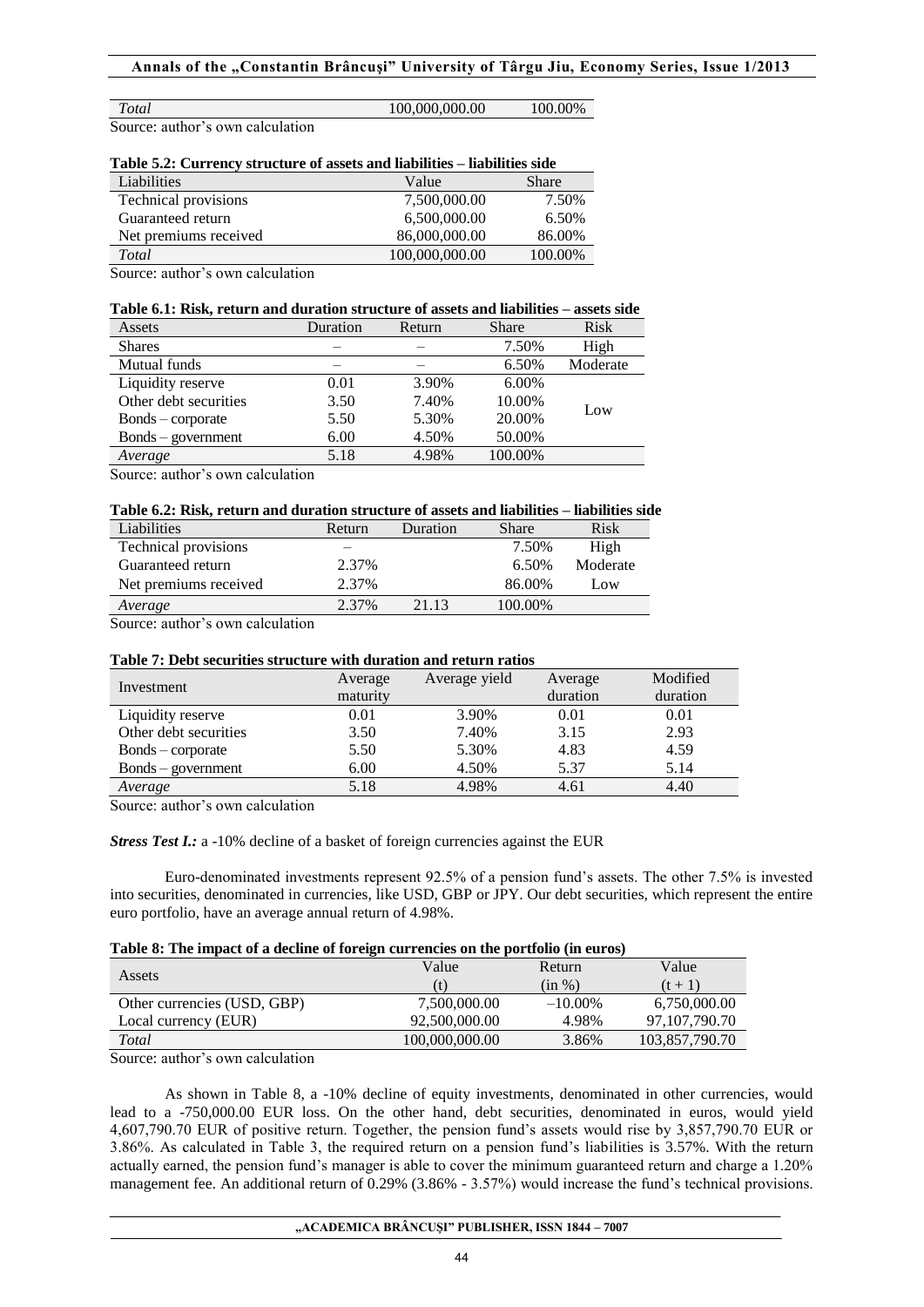# **Annals of the "Constantin Brâncuşi" University of Târgu Jiu, Economy Series, Issue 1/2013**

Since the share of the fund's investments in foreign currencies is small, the exchange rate risk is not that important. The manager can afford small currency mismatches between assets and liabilities to increase the diversification of the fund's assets, and therefore decrease the price risk, which represents a much greater threat.

# *Stress Test II.:* a -20% decline in the stock market

Our pension fund is exposed to equity directly and indirectly with the investments in mutual funds. Because the mutual funds can also diversify their assets in the investment with less risk (bonds, treasury bills or bank deposits), we assumed that their decline could only reach 75% of the stock market decline. We also assumed that the volatility of the stock market had no effect on the bond market. Our focus remained on the impact of the stock market decline with other factors constant.

|  |  | Table 9: The impact of stock market decline on the portfolio (in EUR) |  |  |
|--|--|-----------------------------------------------------------------------|--|--|
|  |  |                                                                       |  |  |

|                       | Value          | Return     | Value          |
|-----------------------|----------------|------------|----------------|
| Assets                | (t)            | (in %)     | $(t + 1)$      |
| <b>Stocks</b>         | 7,500,000.00   | $-20.00\%$ | 6,000,000.00   |
| Mutual funds          | 6,500,000.00   | $-15.00\%$ | 5,525,000.00   |
| Liquidity reserve     | 6,000,000.00   | 3.90%      | 6,234,000.00   |
| Other debt securities | 10,000,000.00  | 7.40%      | 10,740,000.00  |
| Bonds – corporate     | 20,000,000.00  | 5.30%      | 21,060,000.00  |
| $Bonds - government$  | 50,000,000.00  | 4.50%      | 52,250,000.00  |
| Total                 | 100,000,000.00 | 1.81%      | 101,809,000.00 |

Source: author's own calculation

A -20% decline in stock prices would represent a capital loss of -1,500,000.00 EUR, and a -15% (20%  $\times$  0.75) decline in mutual funds would mean another -975,000.00 EUR negative return to the pension fund. Other investments would add 4,284,000.00 EUR of positive return. In total, the pension fund's assets would increase by 1,809,000.00 EUR or 1.81%.

|  | Table 10: Impact of stock market decline on a fund's liabilities (in EUR) |  |
|--|---------------------------------------------------------------------------|--|
|  |                                                                           |  |

| Liabilities                  | Value          | Return | Value          |
|------------------------------|----------------|--------|----------------|
|                              | (t)            | (in %) | $(t + 1)$      |
| Technical provisions         | 7,500,000.00   |        | 5,905,896.00   |
| Guaranteed return            | 6,500,000.00   | 2.37%  | 8,692,250.00   |
| Net premiums received        | 86,000,000.00  | 2.37%  | 86,000,000.00  |
| Management fee               | 0.00           | 1.20%  | 1,210,854.00   |
| Total                        | 100,000,000.00 | 1.81%  | 101,809,000.00 |
| Guaranteed value of the fund | 92,500,000.00  | 2.37%  | 94,692,250.00  |

Source: author's own calculation

The guaranteed value of the fund is the sum of net premiums received and the guaranteed returns already earned. At the end of the year, the pension fund's manager must be able to increase the guaranteed value of the fund by at least the guaranteed return, which is 2.37%. As the net premiums received can only be increased by new premiums paid to the fund, the sum will be added only to the guaranteed returns already earned. Because the pension fund's assets are still above the guaranteed value, the manager is allowed to charge the fund for the management fee, which is deducted from technical provisions. The management fee is calculated as 1.20% of the average pension fund's value. Pension fund's net return, following the deduction of the management fee, is 0.61% (1.81% - 1.20%).

Should the negative trend in the stock market continue and the manager would already decrease the technical provisions to 0, the difference between the actual return and the minimum guaranteed return would have to be covered by his own capital. He would also lose the right to charge his management fee. Using "goal seek" in our model, it is possible to calculate the maximum percentage of the stock market decline, where the manager would still be entitled to charge the management fee without decreasing technical provisions or the percentage where he would lose all technical provisions.

| Table 11: Impact of stock market decline on management fee and provisions (in EUR) |  |
|------------------------------------------------------------------------------------|--|
|------------------------------------------------------------------------------------|--|

| Scenario    |            | Fund's value<br>$(t + 1)$ | Tech. provisions<br>$(t + 1)$ | Management fee<br>$(t + 1)$ |
|-------------|------------|---------------------------|-------------------------------|-----------------------------|
| % decrease: | $-7.04\%$  | 103.412.726.36            | 7.500,000.00                  | 1.220.476.36                |
| % decrease: | $-20.00\%$ | 101.809.000.00            | 5.905.896.00                  | 1.210.854.00                |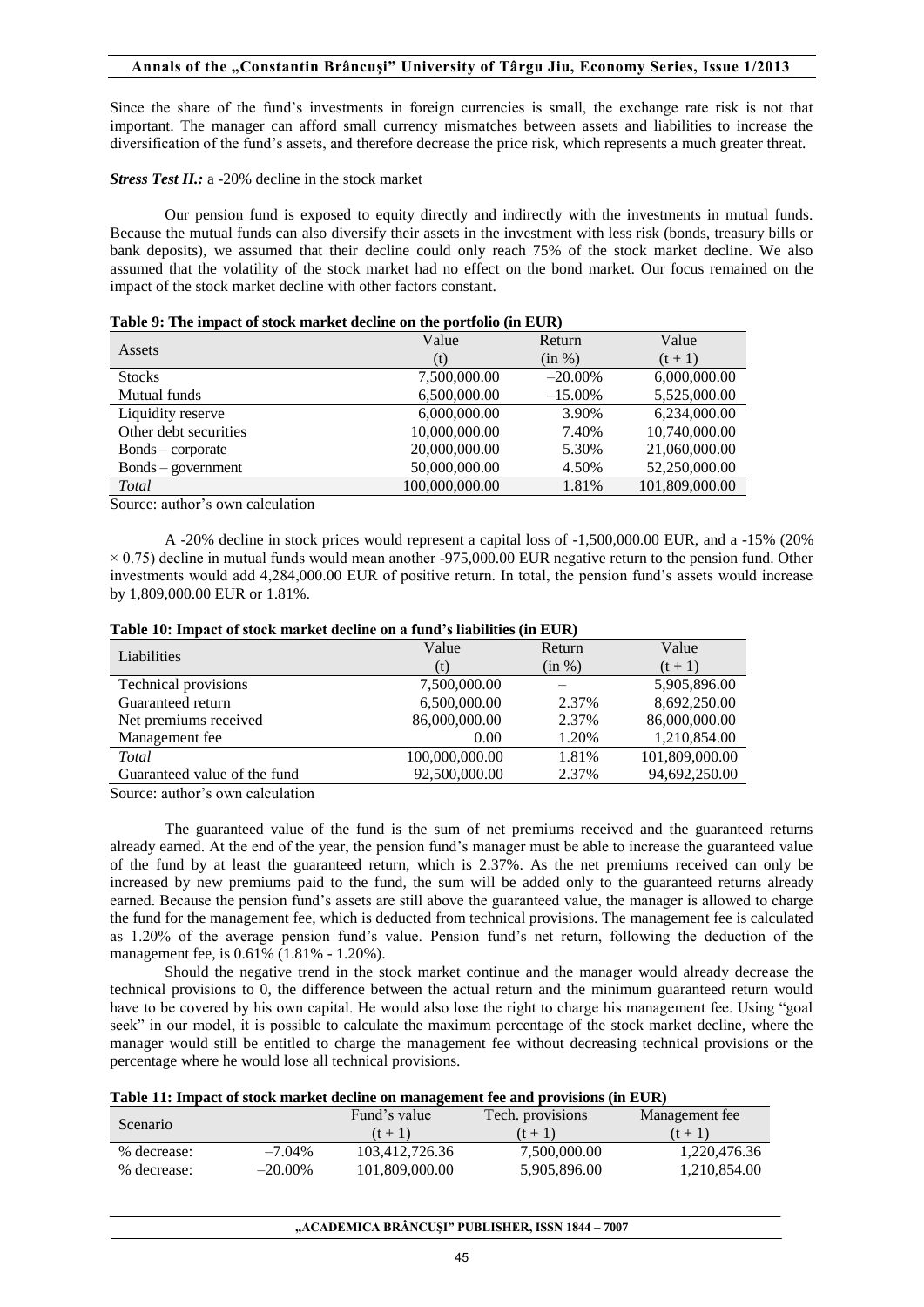|             |            |               | Annals of the "Constantin Brâncuși" University of Târgu Jiu, Economy Series, Issue 1/2013 |      |
|-------------|------------|---------------|-------------------------------------------------------------------------------------------|------|
|             |            |               |                                                                                           |      |
| % decrease: | $-77.51\%$ | 94.692.250.00 | 0.00                                                                                      | 0.00 |

Source: author's own calculation

If the stock market declined by -7.04% (and therefore mutual funds by -5.28%), the return on other investments would still be sufficient to cover both the guaranteed return and the management fee. Technical provisions would remain intact. On the contrary, in the case of a -77.51% decline in stock prices (and a -58.13% decline in mutual funds), the manager would lose all technical provisions and earn no management fee. The pension fund's value at the end of the year would only be equal to the guaranteed value of the fund. Any further decline in the pension fund's investments would require the manager to cover the loss from his own capital. To avoid such a risk, he would have to adjust the structure of investments to a new structure of liabilities. The share of equity investments should be reduced to match the level of technical provisions. If a pension fund's technical provisions are reduced to 0, it would be prudent to reduce equity investments to 0 as well. Their share can be increased again, when the actual returns exceed the guaranteed return.

## *Stress Test III.:* **A** 100-Basis Point Increase Across the Yield Curve

The most important risk that the pension fund manager is exposed to is interest rate risk. We tested the scenario of an increase across the yield curve by 100 basis points. At the same time, we assumed that the yield curve was flat and that there was a parallel shift upward on all durations at the beginning of the observation. Until the end of the year, the yield curve remains unchanged. The influence of the stock market was disregarded. We used the information about debt security diversification, duration and return ratios from Table 7. But before we discuss the stress test results, let us explain how the ratios were calculated and how to interpret them. The price (market value) of a bond at a new required return was calculated using the following equation (Reilly and Norton, 1999, 567):

$$
P = \sum_{t=1}^{n} \frac{C_t}{(1+y)^t} + \frac{M}{(1+y)^n},
$$
\n(2)

where: *P* - price of a bond, y - interest rate (required annual yield),  $C_t$  - coupon payment in year t, M - maturity *value, n - number of years to maturity (term to maturity).*

As shown by the equation, the price of a bond equals the present value of the cash flows, discounted at the required annual yield. The price of a bond changes inversely with the change in the required yield. As the required yield increases (decreases), the present value of the cash flows decreases (increases). However, the relationship is not linear. For a given change in basis points, the percentage price increase is greater than the percentage price decrease (Fabozzi, 2000, 23).

The volatility of a bond's price is dependent on its maturity. With all other factors remaining constant, the longer the maturity of a bond, the greater the price volatility resulting from a change in market yields.

The duration of a bond is a more appropriate measure for time characteristics than the term to maturity, because it considers both the repayment of capital at maturity, and the size and timing of coupon payments prior to final maturity. Duration is defined as the weighted average time to full recovery of principal and interest payments (Reilly and Norton, 1999, 587–588):

$$
Dur(in years) = \frac{\sum_{t=1}^{n} \frac{t \times C_t}{(1+y)^t} + \frac{n \times M}{(1+y)^n}}{P},
$$
\n(3)

where: Dur - duration,  $C_t$  - interest payment that occurs in period t, M - maturity value, P - bond price, t - time *period in which the payment occurs*  $(t = 1, ..., n)$ *, n - number of time periods to maturity, y - yield to maturity.* 

Modified duration is a measure of the sensitivity of a bond's price to interest-rate changes, assuming that the expected cash flow does not change with interest rates. It can be used as a measure of interest-rate risks. The modified duration shows the approximated change of a bond's, or a bond portfolio's, market value when the interest rates change. It can be calculated using the equation (Fabozzi, 2000, 62):

$$
Dur_{mod} = \frac{Dur}{(I+y)},
$$
\n(4)

where: *Durmod - modified duration, Dur - duration, y - yield to maturity.*

An investor who purchases a bond can expect to receive a return from one or more of these sources: the periodic coupon interest payments made by the issuer, any capital gains (or capital losses) when the bond either matures, is called, or is sold, and interest income generated from reinvestment of the periodic cash flows (interest-on-interest). If an investor has received coupon payments prior to the bond's maturity, they should be reinvested in order to earn additional income. Interest-on-interest can be calculated using the equation for the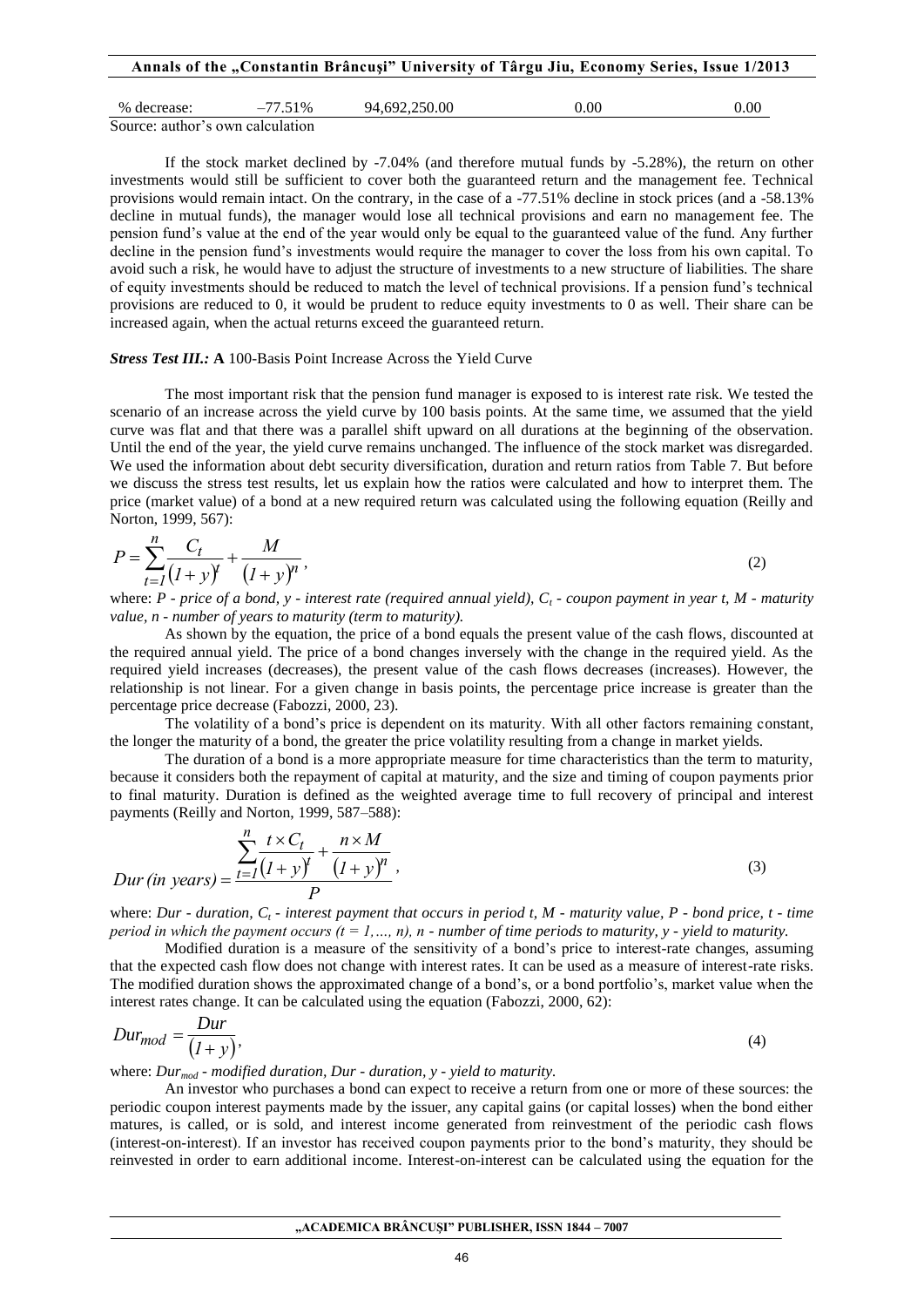future value of an ordinary annuity (an ordinary annuity involves the (re)investment of equal sums at equal intervals at an equal interest rate) (Fabozzi, 2000, 14, 44):

$$
P_n = A \left[ \frac{(1+r)^n - 1}{r} \right],\tag{5}
$$

where:  $P_n$  - interest on interest, A - amount of the annuity, r - rate of return, n - number of years to maturity.

The reason we are using this equation, is that we are reinvesting fixed periodical coupon payments at a fixed rate of return. The future value can then be calculated using the expected reinvestment rate of return. The data calculated from these equations are summarized in Table 12 and 13. The key financial driver for stress testing is the minimum guaranteed return that affects both sides of a pension fund's balance sheet.

| Assets                | Value          | Coupon | <b>New</b> | Coupon payments |
|-----------------------|----------------|--------|------------|-----------------|
|                       | (t)            | (in %) | vield      |                 |
| <b>Shares</b>         | 7,500,000.00   |        |            |                 |
| Mutual funds          | 6,500,000.00   |        |            |                 |
| Liquidity reserve     | 6,000,000.00   | 3.90%  | 4.90%      |                 |
| Other debt securities | 10,000,000.00  | 7.40%  | 8.40%      | semiannual      |
| Bonds – corporate     | 20,000,000.00  | 5.30%  | 6.30%      | semiannual      |
| $Bonds - government$  | 50,000,000.00  | 4.50%  | 5.50%      | annual          |
| Total                 | 100,000,000.00 | 4.98%  | 5.98%      |                 |

| Table 12: Investment portfolio at the beginning of the investment horizon (in EUR) |
|------------------------------------------------------------------------------------|
|------------------------------------------------------------------------------------|

Source: author's own calculation

The rise of interest rates would increase the required yield of our debt securities by 100 basis points. Each group of investments can be considered as a single debt security with a fixed (average) coupon and annual or semiannual coupon payments.

| Assets                | Coupon<br>payment | Interest-on-<br>interest | Market value  | <b>Sum</b>     |
|-----------------------|-------------------|--------------------------|---------------|----------------|
| <b>Shares</b>         |                   |                          |               | 7.500.000,00   |
| Mutual funds          |                   |                          |               | 6.500.000,00   |
| Liquidity reserve     | 234.000,00        | 0.00                     | 6.000.000,00  | 6.234.000,00   |
| Other debt securities | 740.000,00        | 15.540,00                | 9.702.000,00  | 10.457.540,00  |
| Bonds – corporate     | 1.060.000,00      | 16.695,00                | 19.082.000,00 | 20.158.695,00  |
| $Bonds - government$  | 2.250.000,00      | 0.00                     | 47.500.000,00 | 49.750.000,00  |
| Total                 | 4.284.000,00      | 32.235,00                | 82.284.000.00 | 100.600.235,00 |
| Guaranteed value      |                   |                          |               | 95.154.750,00  |

|  | Table 13: The impact of an interest rate increase on investment portfolio (in EUR) |  |  |
|--|------------------------------------------------------------------------------------|--|--|
|  |                                                                                    |  |  |

Source: author's own calculation

The parallel shift in the yield curve has no effect on coupon payments (as coupons are fixed), but it does alter the returns from interest on interest. The coupons from corporate bonds and other debt securities, maturing after the first 6 months (semi-annually), have already been reinvested at a higher reinvestment rate. The coupons from government bonds that mature at the end of the year (annually) have not yet been reinvested. Because the required yield has increased, the market value of all debt securities has decreased. If the modified duration of a pension fund's assets was perfectly matched to the modified duration of a pension fund's liabilities, the change in interest on interest would be offset by the change in price. Because this is not the case, the reinvestment risk and interest rate risk are not perfectly hedged. The pension fund's total annual return is therefore only 660,235 EUR or 0.66%.

The minimum guaranteed return was calculated as the average yield to maturity of all Slovenian government bonds, with a term to maturity of 1 year or more. As the average yield to maturity of government bonds increases, the minimum guaranteed return increases. However, because the guaranteed return is calculated every 6 months (and remains fixed for the following 6 months), it will only affect the required rate of return on the pension fund's liabilities in the second half of the year. On an annual level, the minimum guaranteed return will therefore increase only by half, i.e. 50 basis points to 2.87%. The new guaranteed value of the fund would be 95,154,750.00 EUR**.** 

| Table 14: Impact of an upward shift of the yield curve on pension liabilities (in EUR) |       |        |       |  |  |  |
|----------------------------------------------------------------------------------------|-------|--------|-------|--|--|--|
| Liabilities                                                                            | Value | Return | Value |  |  |  |
|                                                                                        |       |        |       |  |  |  |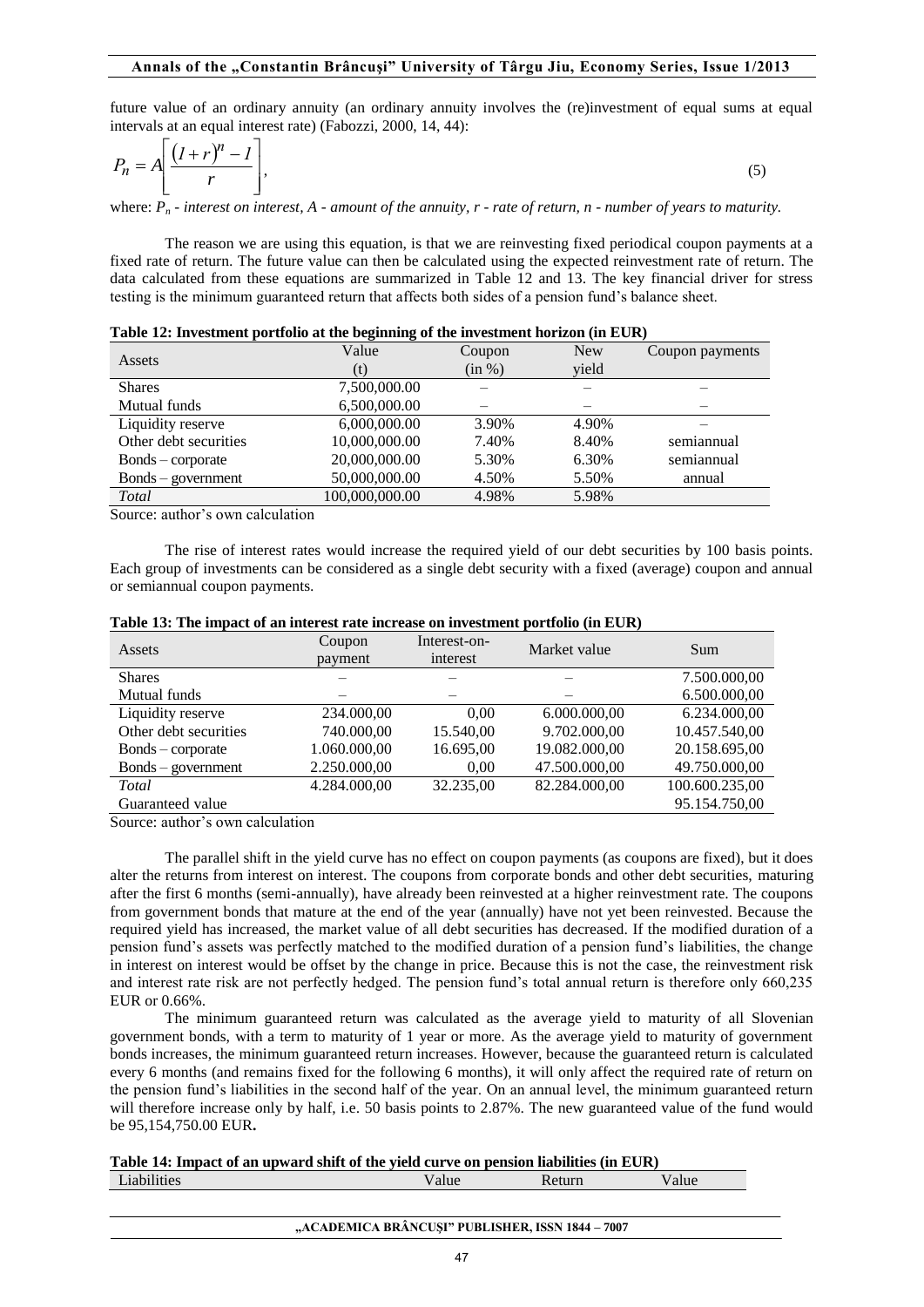## **Annals of the "Constantin Brâncuşi" University of Târgu Jiu, Economy Series, Issue 1/2013**

|                              |                | (in %)   | $(t + 1)$      |
|------------------------------|----------------|----------|----------------|
| Technical provisions         | 7,500,000.00   |          | 4,241,883.59   |
| Guaranteed return earned     | 6,500,000.00   | 2.87%    | 9,154,750.00   |
| Net premiums received        | 86,000,000.00  | 2.87%    | 86,000,000.00  |
| Management fee               | 0.00           | 1.20%    | 1,203,601.41   |
| Total                        | 100,000,000.00 | $0.60\%$ | 100,600,235.00 |
| Guaranteed Value of the Fund | 92,500,000.00  | 2.87%    | 95,154,750.00  |
|                              |                |          |                |

Source: author's own calculation

Thus higher guaranteed return must be added on top of the pension fund's guaranteed value. Since the actual return is below the minimum guaranteed return, the difference must be covered by technical provisions. The management fee will also be deducted from technical provisions. Their total reduction is greater than 3 million EUR. If we were testing the impact of a stock market decline, the reduction of technical provisions would be the same at a -33.53% decline in stock prices and a -25.15% decline in mutual funds. Because debt securities represent most of the pension fund's portfolio, interest rate risk has the largest effect on the capitalization of the pension fund. Interest rate risk can be managed with the more accurate (modified) duration matching of assets and liabilities. It is also possible to hedge interest rate risk using the amortized cost valuation method.

For the selected pension fund it has been estimated that the average duration of liabilities is 21.13 years. In order to determine the liabilities' sensitivity to changes in the general level of interest rates, the modified duration of liabilities also has to be calculated. The pension fund manager has to attribute at least the minimum guaranteed return of 2.37% to liabilities every year. At the same time, the actual return must also suffice to cover the management fee of 1.20%. The required return on liabilities thus amounts to a total of 3.57%. Based on these data, the following can be calculated:

future value of liabilities =  $100,000,000.00 * (1 + 3.57 %)^{21.13} = 209.842.725$  EUR modified duration of liabilities =  $21.13 / (1 + 3.75%) = 20.40$ 

The estimated modified duration of liabilities thus equals 20.40. If the manager seeks to eliminate interest-rate risk and reinvestment risk at the same time, he or she has to invest the pension fund's assets in investments whose modified duration matches the liabilities. In this case, the manager could purchase a government bond with a maturity of 37 years and a 3.57% rate of return. The modified duration of this bond equals 20.36, which almost completely matches the liabilities.

|        | Table 15: The basic data on the selected government bond |               |        |                        |          |                     |  |  |
|--------|----------------------------------------------------------|---------------|--------|------------------------|----------|---------------------|--|--|
|        | Date of issue                                            | Maturity date | Return | Value<br>$(in$ EUR $)$ | Duration | Average<br>duration |  |  |
|        | l Jan 2008                                               | 1 Jan 2045    | 3.57%  | 100,000,000.00         | 21.09    | 20.36               |  |  |
| $\sim$ |                                                          |               |        |                        |          |                     |  |  |

**Table 15: The basic data on the selected government bond** 

Source: author's own calculation

The bond will be held for 21.13 years, which corresponds to the duration of our liabilities, and will then be sold at the market price valid at that time. In addition to interest payments, the total return of the bond is thus also affected by changes in the market price (interest-rate risk) and the return generated from the reinvestment of the interest payments already received (reinvestment risk). The estimate takes into account the presumption that the required return changes immediately after the purchase of the government bond and remains the same until it is sold. In addition, it is also presumed that the yield curve is flat and that it shifts upward or downward evenly for all maturities when the required return changes.

| New return | Coupon     | Interest on | Market value | Sum         | The        |
|------------|------------|-------------|--------------|-------------|------------|
|            | payments   | interes     |              |             | difference |
| 2.07 %     | 75,434,100 | 18,000,110  | 120,250,000  | 213,684,210 | 3,841,485  |
| 2.57 %     | 75.434.100 | 23,117,987  | 112,980,000  | 211.532.087 | 1.689.362  |
| 3.07 %     | 75,434,100 | 28,579,426  | 106.250,000  | 210,263.526 | 420,801    |
| 3.57 %     | 75,434,100 | 34,408,625  | 100,000,000  | 209.842,725 |            |
| 4.07 %     | 75,434,100 | 40,631,483  | 94,200,000   | 210,265,583 | 422,858    |
| 4.57 %     | 75,434,100 | 47,275,713  | 88,820,000   | 211,529,813 | 1,687,088  |
| 5.07 %     | 75,434,100 | 54,370,967  | 83,820,000   | 213,625,067 | 3,782,342  |

Source: author's own calculation

The table shows that if the required return remains unchanged (i.e., 3.57%), the manager will generate a total return of EUR 209,842,725 from the bond, which is exactly the same as the estimated sum of future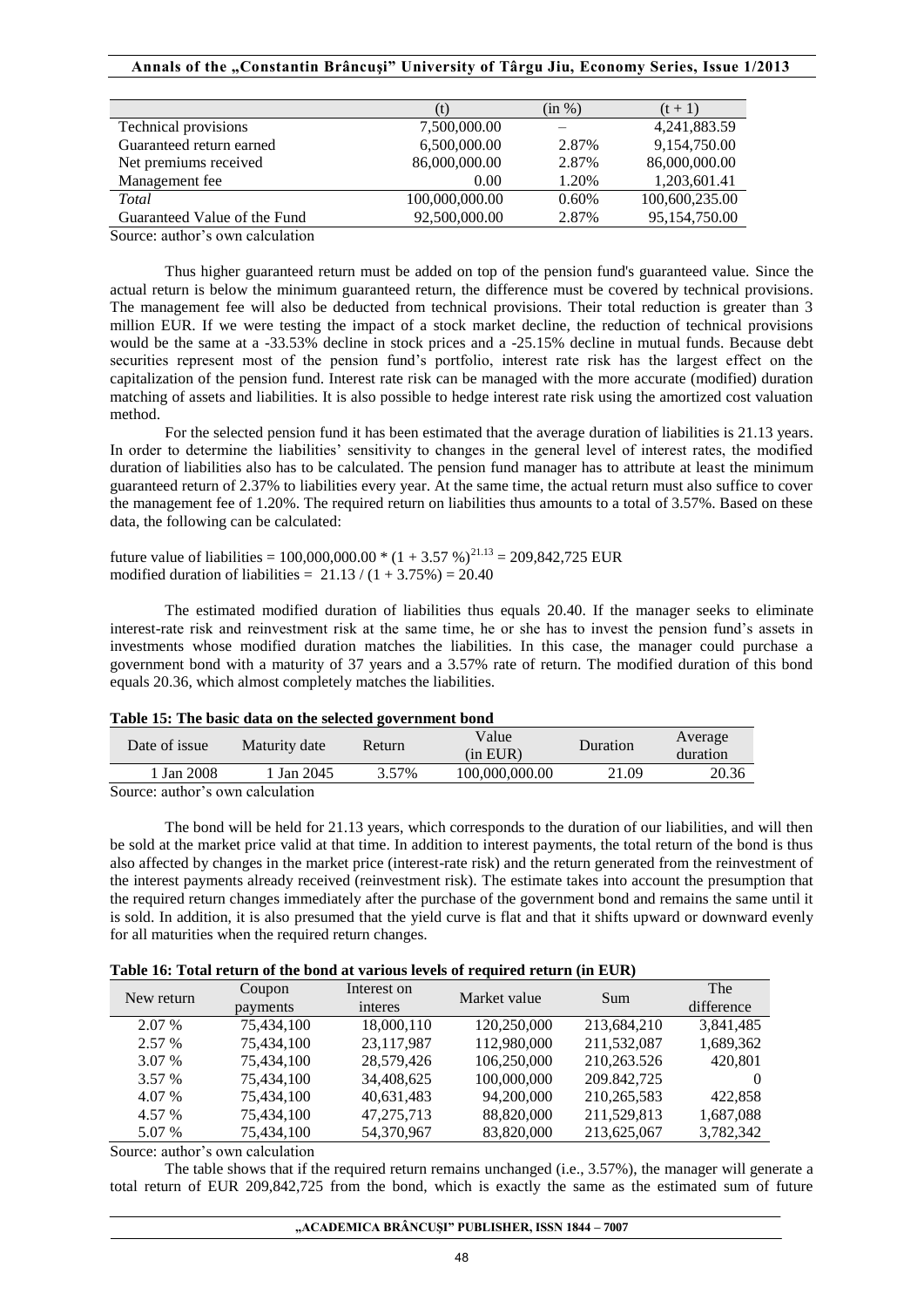liabilities. Any change in the general level of interest rates does not affect the amount of interest payments; however, interest on interest does change. If the required return is reduced, the manager will have to reinvest the interest already paid in new investments following the new, lower return. At the same time, due to the lower required return the manager will be able to sell the bond at a higher market price. The generated capital profit more than covers the loss of interest. The opposite applies when the interest rate increases. Due to reinvesting paid-out interest in more profitable investments, the income from interest on interest increases. However, with higher required return the bond has to be sold below its nominal value. Nonetheless, the additional income from interest more than covers the capital loss generated by selling the bond.

## **4. Discussion**

To sum up, a great advantage of this strategy is that a change in the general level of interest rates never has a negative impact on the pension fund return. In fact, if the required return is changed significantly in either the positive or negative direction, the manager can generate a greater surplus of the actual return over the required return. The risk of a decrease in the investment market value due to an increase in the general level of interest rates (interest rate risk) and the risk of a decrease in the income from interest on interest due to a decrease in the general level of interest rates (reinvestment risk) cancel each another out. With precise matching of the duration of assets with the duration of liabilities, the actual pension fund return is never lower than the required return.

On the other hand, there are also some disadvantages to this strategy. In the long term, the actual return will never significantly exceed the required return. That is, the strategy limits the return that could be generated by investing in bonds with a duration that does not equal the duration of liabilities. In case of low interest rates, the manager can intentionally invest in short-term bonds and thus expose the pension fund to reinvestment risk. Anticipating that the interest rates will rise in the future, the manager will be able to reinvest the matured bonds and principals in more profitable investments, and thus boost the total return of the portfolio.

A further weakness of this strategy is also the fact that it demands constant adjustment of assets and liabilities. In our case, a one-off change in the general level of interest rates was presupposed, but in real life market interest rates change constantly. Changes in the required return cause changes in the duration of the portfolio. At the same time, the closer to the maturity date, the shorter the investment durations become. Due to these two factors the portfolio has to be constantly adjusted to the pension fund's liabilities, which incurs transaction costs.

In matching the duration of assets and liabilities one should also not forget the model of estimating the minimum guaranteed return. With greater changes in the general level of interest rates, the amount of guaranteed return will also change. The manager will have to find new investments that will correspond to the changed characteristics of the liabilities. Using the estimation method, a manager in Slovenia can do this in six months time. However, if the manager does not take action, due to the mismatch he or she will expose the fund's assets to interest-rate risk or reinvestment risk with all its positive and negative consequences.

It is possible for the manager of the fund to completely eliminate currency risk by only selecting investments that are denominated in the same currency as the pension liabilities are denominated in. Other investments would then only be included if they increase portfolio diversification and decrease price risk. Because there is no guaranteed return on technical provisions, this portion of the liabilities can be matched with equity investments that have a higher price risk. As long as the actual return is below the minimum guaranteed return, the manager will be forced to reduce the fund's exposure to riskier investments. As soon as the actual return exceeds the guaranteed return, technical provisions will rise and the manager will be able to increase the share of equity investments. With an accurate (modified) duration matching of assets and liabilities, the interest rate risk and reinvestment risk can be completely offset. Short-term interest rate volatility can be hedged with the amortized cost valuation method. The manager can also use the market value valuation, adjusting the duration of investments to expected interest rate movements. If interest rates are expected to rise, the manager can shorten the average duration of the portfolio. The manager will increase reinvestment risk and reduce the price risk of the debt securities portfolio. Returns (or interest on interest) from the reinvestment of matured bonds and coupon payments will more than offset the loss of the portfolio's market value. If interest rates are expected to fall, the manager will buy bonds with a longer duration than the duration of pension liabilities. This will increase the portfolio's price risk. Because the required returns will fall, bond prices will rise. The capital gain from the increased portfolio's market value will more than offset the reduced income from interest on interest.

As the interest rates rise or fall, the minimum guaranteed return changes. The manager can avoid the risk of underperforming the guaranteed return with partial portfolio indexation, where the guaranteed return is considered as a benchmark. He can invest a part of the pension fund's assets into reference government bonds, used in the minimum guaranteed return calculation. Additional returns can be made investing in bonds of similar duration and credit risk, but with a higher yield to maturity. Allocating entire net premiums received in government bonds and prime corporate bonds will significantly reduce a pension fund's credit risk exposure. More risk can be avoided by investing the guaranteed return already earned in mutual funds with a properly diversified investment policy, with no significant restrictions to an individual industry or region. Technical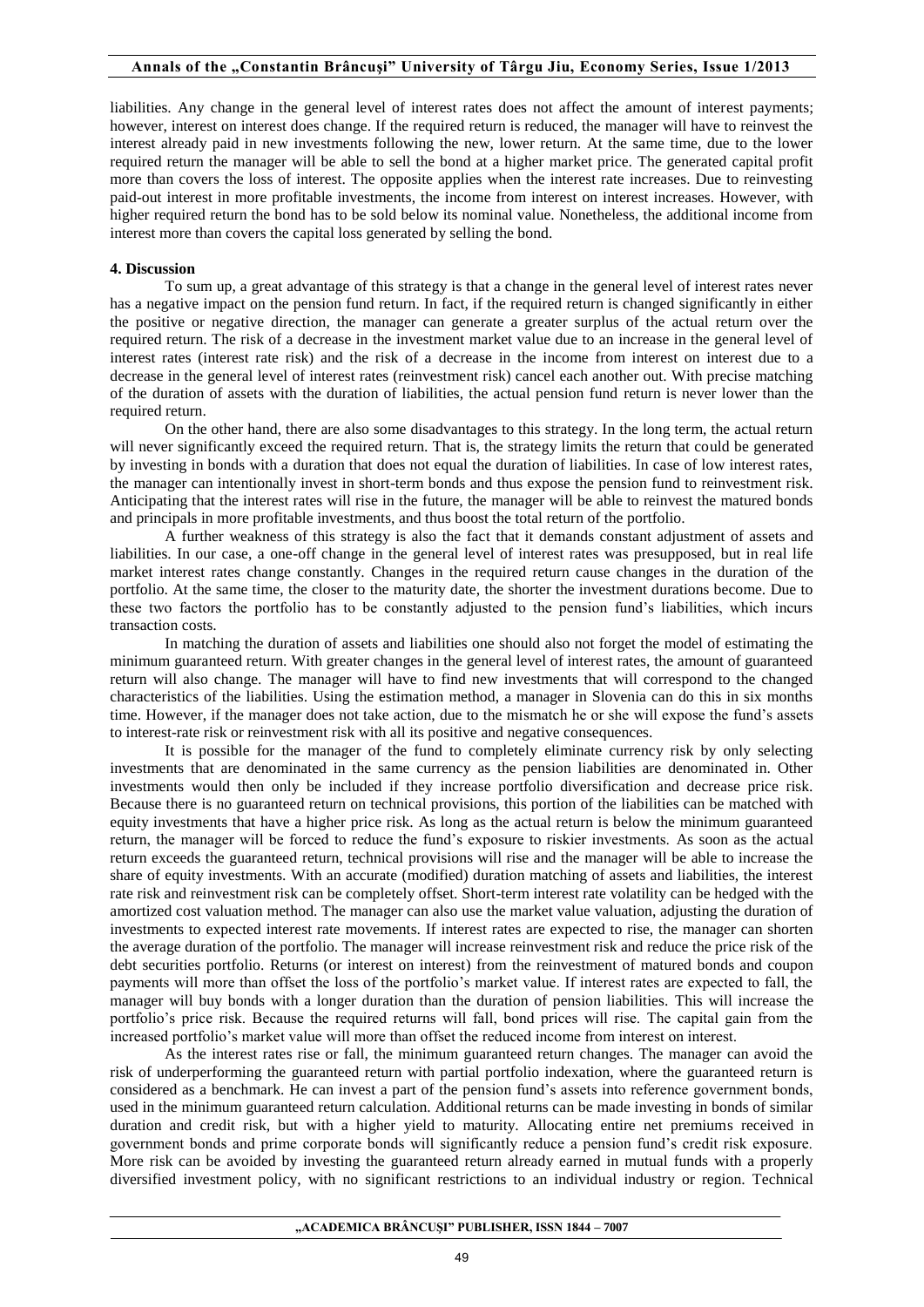provisions can be matched with investments in blue chip shares of companies with sound financial statements and high market capitalization. A fund's assets should be allocated only in those investments with a high turnover ratio (shares) or a market maker (bonds). For pension plan members at the age of 55 or above, the liquidity reserve should be formed from investments in bank deposits and short-term debt securities (treasury bills, certificates of deposit, commercial papers). In this way, the liquidity risk and biometric risks will be much easier to hedge. A pension fund's assets should also be managed in such a way that they retain their purchasing power. The risk of real asset value depreciation can be hedged with investments in bonds that are linked to inflation. This will help the manager earn a real rate of return regardless of the actual inflation rate in the future. During the asset allocation process, the regulative and pension plan investment restriction should always be obeyed.

## **5 Conclusions**

Asset-liability matching considerably eases the portfolio and risk management of a pension fund. Using the information about plan members by age and gender and the structure of pension liabilities with the required rate of return, it is possible for the manager to determine the average duration, required rate of return and proper level of risk that would be suitable for liabilities. This information should help the manager select investments that are best fitted to the above-mentioned criteria. Once the investments that are matched to liabilities by duration, return and risk are allocated, a portfolio sensitivity analysis can be run. It helps the manager to define the risks that pose the greatest threat to a pension fund and take additional measures to protect the investments of pension plan members from financial market shocks. With such a policy, it is possible to limit some of the financial risks, while others can even be hedged entirely**.**

We intended to demonstrate in our paper, using empirical data from two Slovenian pension funds and some hypothetical one, that after the pension fund's manager is able to implement the proper method of risk measurement and management, excessive regulative restrictions on investments are no longer needed. Moreover, governments should never impose investment restrictions that would limit pension funds to the domestic market (i.e. restricting investments in foreign capital markets), forbid investments in shares or mutual funds or set a minimum limit of government securities in portfolio. Some restrictions can even hinder portfolio diversification of the pension fund's assets and therefore make risk management more difficult. Therefore, governments should instead establish proper supervision over pension fund managers and keep today's active population appropriately informed about expected future pension benefits.

### **6 References**

1.Boender, C.G.E., van Aalst, P.C. and Heemskerk, F. (1998). "Modelling and management of assets and liabilities of pension plans in the Netherlands", in: W.T.Ziemba, J.M. Mulvey (ed.), Worldwide Asset and Liability Modeling. Cambridge: Cambridge University Press, pp. 561-580.

2.Consigli, G. and Dempster, M.A.H. (1998). "Dynamic stochastic programming for asset liability management", *Annals of Operations Research*, 81(0), 131-162.

3.Cox, J.C., Ingersoll, J.E. and Ross, S.A. (1985). "A theory of the term structure of interest rates", *Econometrica*, 53, 385-407.

4.Davis, P.E. (2001a). "Prudent Person Rules or Quantitative Restrictions: The Regulation of Long-Term Insitutional Investors' Portfolios". Uxbridge: Brunel University.

5.Davis, P.E. (2001b). "Portfolio Regulation of Life Insurance Companies and Pension Funds". Pariz: Organisation for Economic Co-operation and Development.

6.Davis, P.E. (2002). "Pension Fund Management and International Investment - A Global Perspective". London: The Pension Institute.

7.Dert, C.L. (1995). "Aseet liability management for pension funds: a multistage chance constrained programming approach", PhD thesis. Rotterdan: Erasmus University Rotterdam.

8.Dupacova, J. and Polivka, J. (2009). "Asset-liability management for Czech pension funds using stochastic programming", *Annals of Operations Reasearch*, 165(1), 5-28.

9.Fabozzi, F.J. and Fabozzi, T.D. (1989). "Bond Markets, Analysis and Strategies", 1th ed., New Jersey, Prentice – Hall.

10.Fabozzi, F. J. (2000). "Bond Markets, Analysis and Strategies" , 4th ed.. New Jersey: Prentice – Hall.

11.Hess, T. (2000). "Asset-Liability Management for Insurers". Zurich: Swiss Reinsurance Company, Economic Research & Consulting.

12.Hilli, P., Koivu, M., Pennanen, T. and Ranne, A. (2003), "A stochastic programming model for asset liability management of a Finnish pension company", *Stochastic Programming E-Print Series* 2003-9, Available at [http://edoc.hu-berlin.de/series/speps/2003-9/PDF/9.pdf,](http://edoc.hu-berlin.de/series/speps/2003-9/PDF/9.pdf) accessed May 13 2011

13.Holmes, A. ( 2002). "Risk Management". Oxford: Capstone Publishing.

14.Jacob, D., Lord, G. and Tilley, J. (1987), "A general framework for pricing contingent cash flows", *Financial management* 16(3), 5-14.